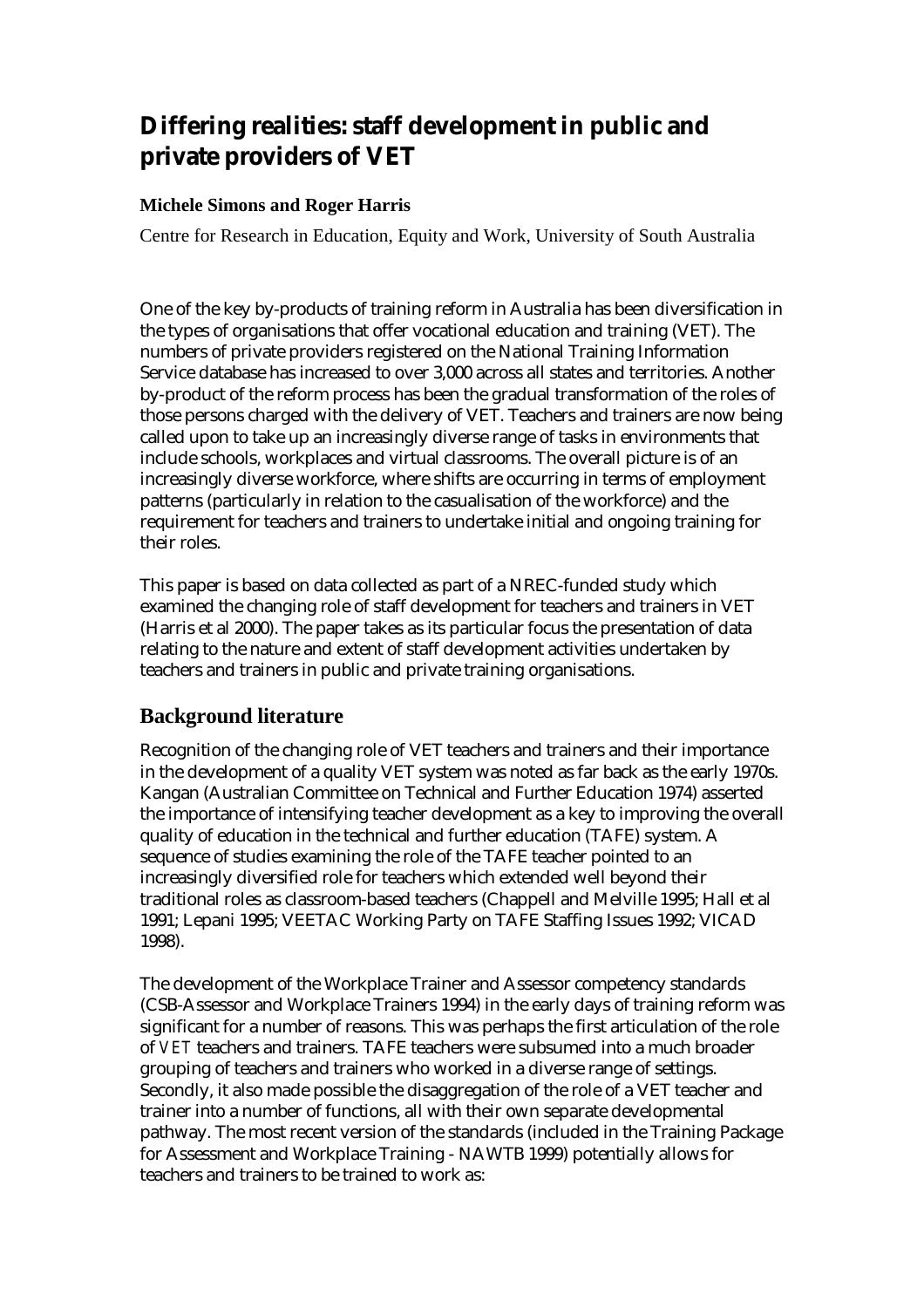- assessors
- trainers of small groups (the equivalent to the former Workplace Trainer Category 1 qualification)
- deliverers of training
- deliverers and assessors of training, and
- managers of assessment and training.

The workplace assessor and trainer competency standards have had a dramatic effect on the provision of staff development for teachers and trainers themselves (Mathers 1997). A number of major programs have been undertaken to ensure that all staff either complete courses in workplace training or undertake a recognition of prior learning (RPL) or recognition of current competencies (RCC) process to confirm their competence. Courses arising from the standards have become the de facto qualification for teachers and trainers, thus supplanting to a considerable extent previous requirements for undertaking tertiary studies (Harris et al 2000).

Staff development involves purposeful activities which are directly related to the work of the teacher/trainer. It is important to note that staff development can also include initial teacher training. Within VET, there are less clear distinctions between initial training and continuing staff development. Some VET teachers undertaking initial teacher training may be quite experienced, having moved into teaching from industry (Smith 1997, p 109). Currency of industry knowledge and skills is given high priority, with teaching expertise being developed at least initially on-the-job and later through a program of study at a university or a RPL process with a registered training organisation (RTO).

Prior to the reforms of the early 1990s (when VET and TAFE were virtually synonymous), TAFE providers offered internal basic teaching skills programs for permanent, contract and casual staff. Universities also played a significant role in the provision of professional development, particularly for TAFE staff. With the advent of the national workplace trainer and assessor competency standards, a wide range of training providers became involved in offering courses to meet these standards. Major initiatives to support VET staff in implementing the training reforms were developed at both state and federal levels. Examples of these programs included *Implementing CBT, CBT in Action, AVTS Professional Development, National Transition Program,* various National Staff Development Committee initiatives and more recently, *Framing the Future* and *LearnScope.* 

In contrast with earlier staff development initiatives that were fundamentally derived from a skills deficit notion and used 'train the trainer' models of delivery, more recent programs have used action learning, work-based learning and flexible delivery as core components. In effect, the provision of staff development appears to be moving towards models which favour the development of 'practical knowledge' – that is knowledge generated as part of practice and which is bound by the situation in which it is generated (Hoban 1997, p 1). This trend is in keeping with broader initiatives promoting situated learning for many occupations. Staff development takes on an *ad hoc*, though not necessarily totally random, character. Learning is still highly structured by the nature of the workplace and the work undertaken in it. Recent research (Poell et al 1998; Van der Krogt 1998) suggests that learning in the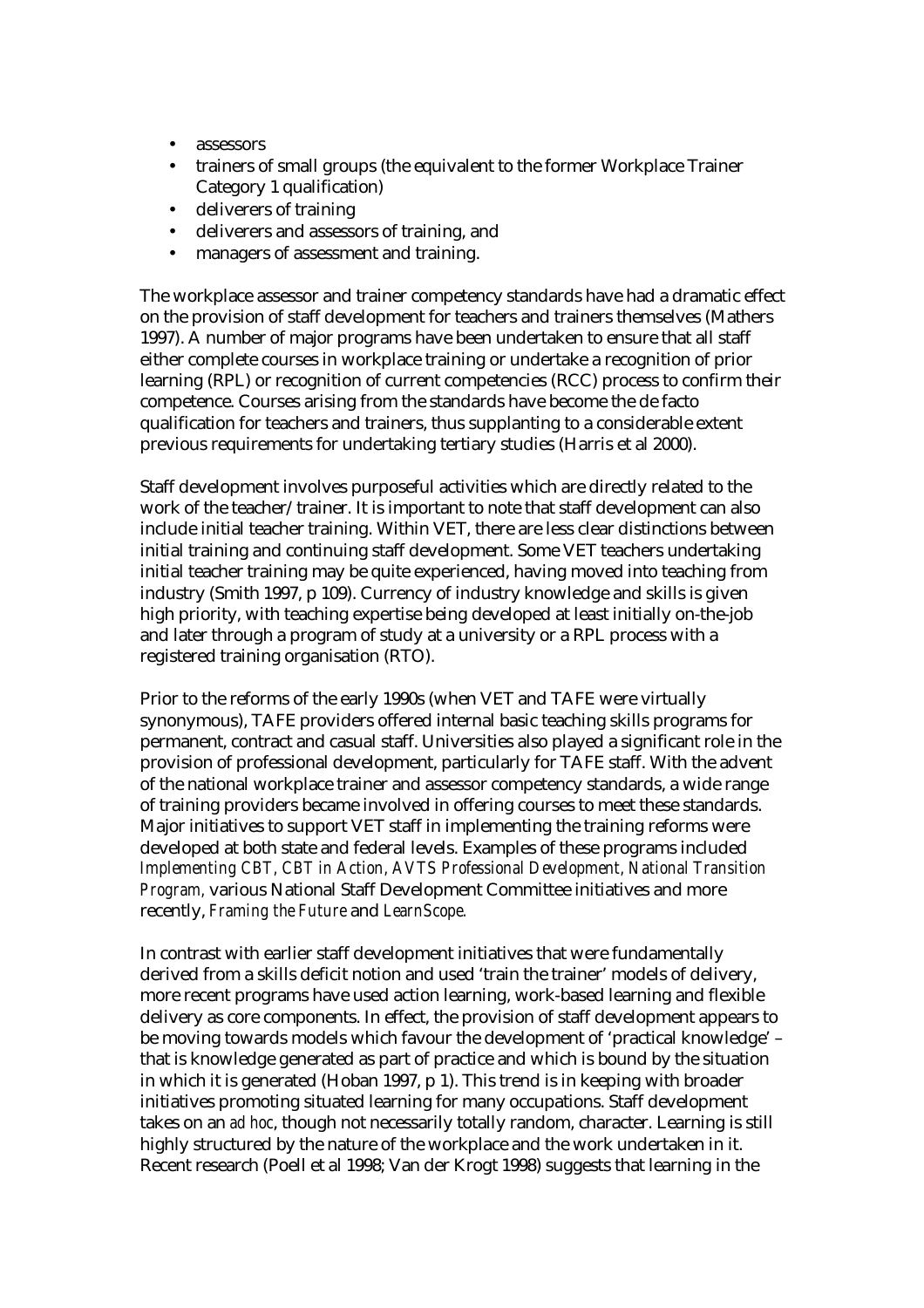workplace can take on multiple forms (learning embedded in policies and formal learning programs, learning in groups, learning driven by external bodies such as professional associations, learning initiated by individual workers). All of these forms are valuable and together comprise the rich and varied network of learning that can be used to underpin and support teachers and trainers in their various roles.

## **The research process**

The nature and extent of the structured staff development undertaken by teachers and trainers employed in public and private RTOs was one component of a larger study which examined the changing role of staff development for VET teachers and trainers (Harris et al 2000). Organisational level data relating to the structural arrangements underpinning the provision of structured staff development were obtained from a telephone survey of human resource personnel in 394 VET providers across Australia. Data relating to the nature and extent of staff development activities undertaken by teachers and trainers were derived from a postal survey of teachers and trainers employed in 311 of those organisations responding to the telephone survey.

The sample of RTOs was comprised of 42% commercial providers, 30% communitybased providers, 16% enterprise-based providers and 12% TAFE institutes (Table 1).

|                           | <b>TAFE</b> | Commercial | Community-     | Enterprise-      | Total |
|---------------------------|-------------|------------|----------------|------------------|-------|
|                           | institutes  | provider   | based          | based            |       |
|                           |             |            | provider       | provider         |       |
| South Australia           | 6           | 17         |                | 6                | 38    |
| Victoria                  | 12          | 29         | 37             | 15               | 93    |
| <b>New South Wales</b>    | 4           | 32         | 25             | 15               | 76    |
| <b>Northern Territory</b> | 3           | 4          | 4              |                  | 12    |
| Western Australia         | 9           | 22         | 12             | 8                | 51    |
| Queensland                | 13          | 47         | 22             | 15               | 97    |
| Tasmania                  |             | 7          | $\overline{5}$ | 2                | 15    |
| <b>Australian Capital</b> |             | 9          | 3              | $\boldsymbol{0}$ | 12    |
| <b>Territory</b>          |             |            |                |                  |       |
| Total                     | 48          | 167        | 117            | 62               | 394   |

**Table 1:** Sample of registered training organisations by type of provider and state

Of the 686 teachers and trainers who participated in the postal survey, 55% were employed in public and 36% in private RTOs. Nine percent of respondents labelled their employer as 'other', which comprised combinations of the private categories (community-based, commercial and enterprise-based) of provider. Almost 53% were employed on a permanent basis, with 23% employed on a contract basis, 20% on a casual/sessional basis and 4% working as self-employed contractors.

One fifth of the teachers and trainers (n=141, 20.6%) worked for more than one VET provider. One quarter of the private staff, compared with 17% of the TAFE staff, worked for other providers. Nearly one quarter of the respondents (n=163, 23.6%)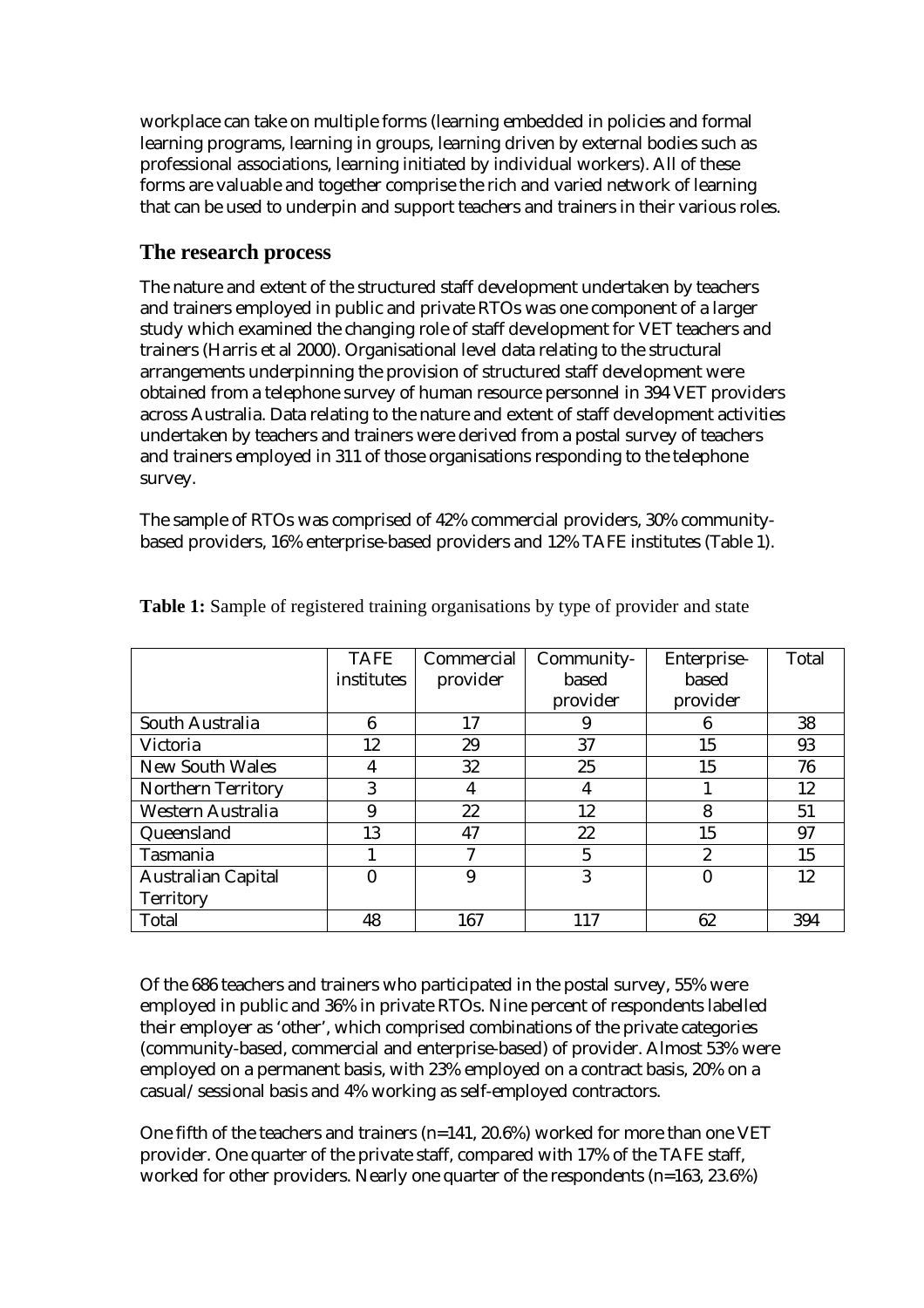claimed that their main occupation was not as a teacher or trainer. Many of those for example in the casual/sessional mode of employment would have had occupations other than teaching as their primary job. Eighty-six percent of the TAFE staff listed their main occupation as that of a teacher/trainer, compared with 64% of the staff in private providers.

Within each of the four types of providers, there were not great differences in employment modes. Around 50% were permanent in three of them, with a higher proportion (65%) permanent in enterprises. TAFE and community-based providers were more likely to employ contract staff, the other two more likely to engage selfemployed contractors, and enterprises less likely to employ casual/sessional trainers.

The mode of delivery in which the majority (52%) worked was 'predominantly institution-based', with lesser proportions reporting 'predominantly flexible delivery' (28%), 'predominantly on-job' (18%) or a combination of these modes (29%) (some respondents gave more than one answer). Far more TAFE staff (63%) were engaged in institution-based delivery than non-TAFE staff (40%).

The predominant fields of study in which the responding teachers and trainers worked were business/administration (n=127), ESL/literacy/numeracy (n=125), health/community services (n=103), computing (n=78) and service/hospitality (n=65). TAFE staff were concentrated more than private staff in architecture/building (7% cf 3%), surveying/ engineering (10% cf 4%), hospitality/service (12% cf 7%) and arts/humanities/social sciences (12% cf 5%). Staff in private RTOs were more involved than those in TAFE in the four areas of health/community services (21% cf.12%), ESL/literacy/numeracy (21% cf 17%), education (13% cf 6%) and computing (15% cf 10%).

# **Structural arrangements to support the provision of staff development**

### **for teachers and trainers**

Overall, 30% of the providers had a specialist staff development unit or section, 30% had a staff development committee and 76% had people within their organisation with specific responsibility for staff development. Given the climate of tight resources, these proportions were high and were an indication that the providers were serious about staff development as an integral component of their operations. Further analysis shows that TAFE institutions have these structures in place far more than private providers (Figure 1), which may be a reflection of the larger size and longer history of the public institutions.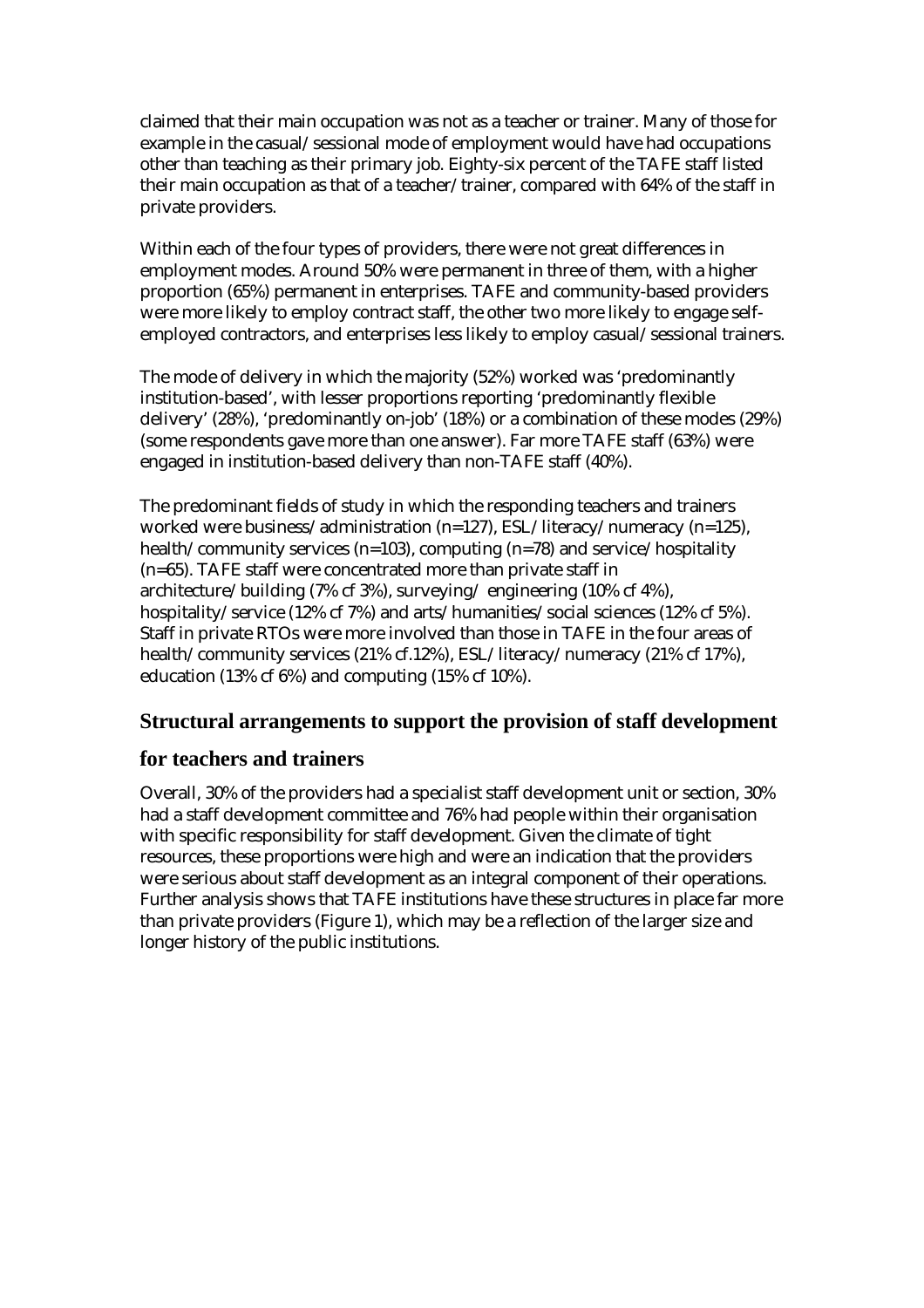

**Figure 1**: Staff development structures in private and public training providers

## **Factors influencing decision making about staff development**

As part of the telephone survey, human resource personnel from each registered training organisation were asked to rate the importance of various factors influencing staff development decisions within their organisation. Figure 2 shows the breakdown of these factors by type of provider.

The factors that are reported to influence such decisions in TAFE are significantly more related to government policy directions (eg training reforms, the open training market and RTO registration requirements) and their consequent impact on the institutional context (eg organisational strategic directions, senior management commitment and changes in attitudes and culture) than they are in the case of the private providers.

The responses of the private providers are relatively consistent with each other. The slight variations are consistent with what would be expected given the nature of their type of RTO. For instance, enterprises are more influenced than the others by the driver of changing attitudes and culture, while commercial providers are more influenced than the others by the open training market and improving client focus, and the community-based ones more influenced by funds availability and organisational strategic directions.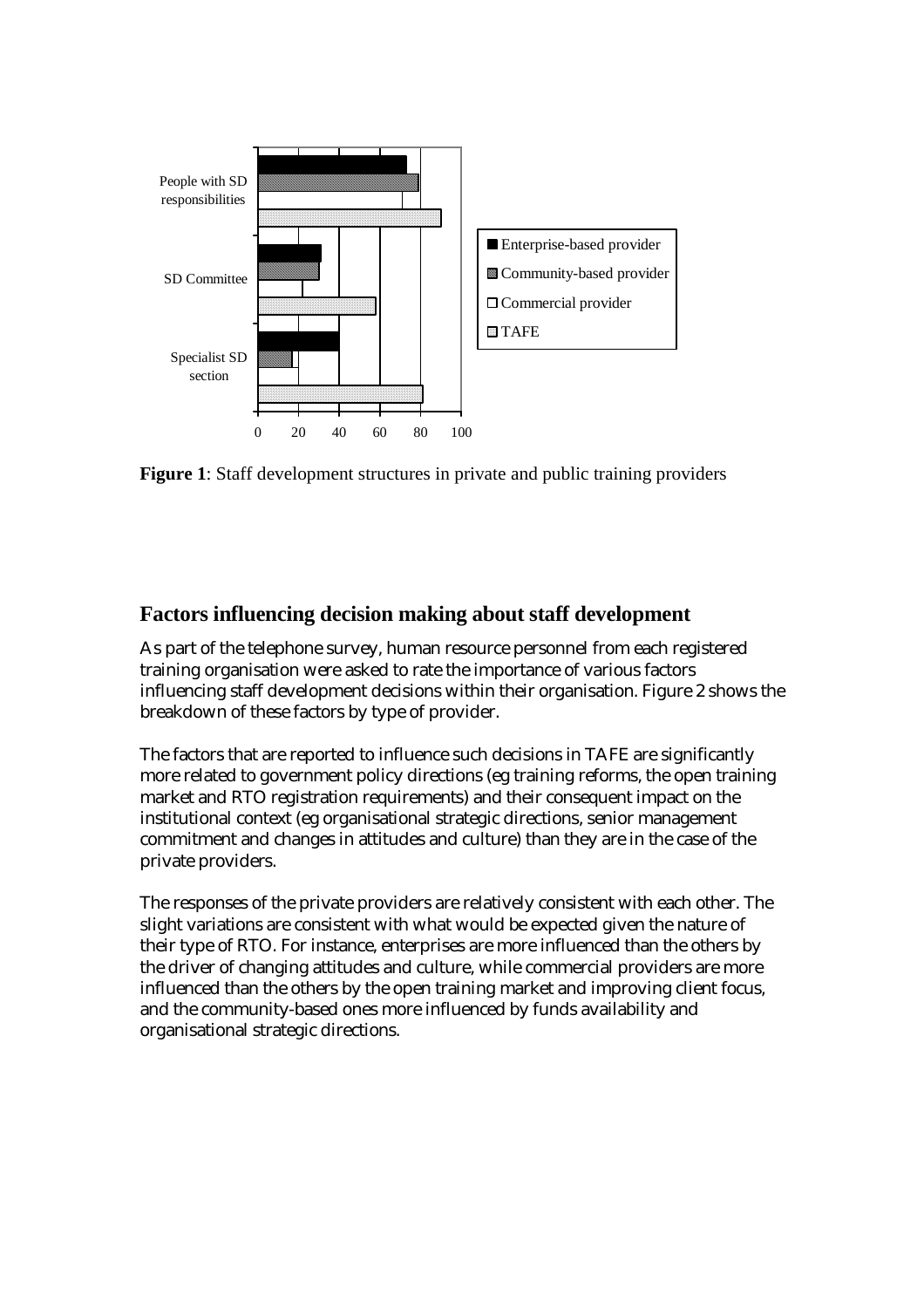

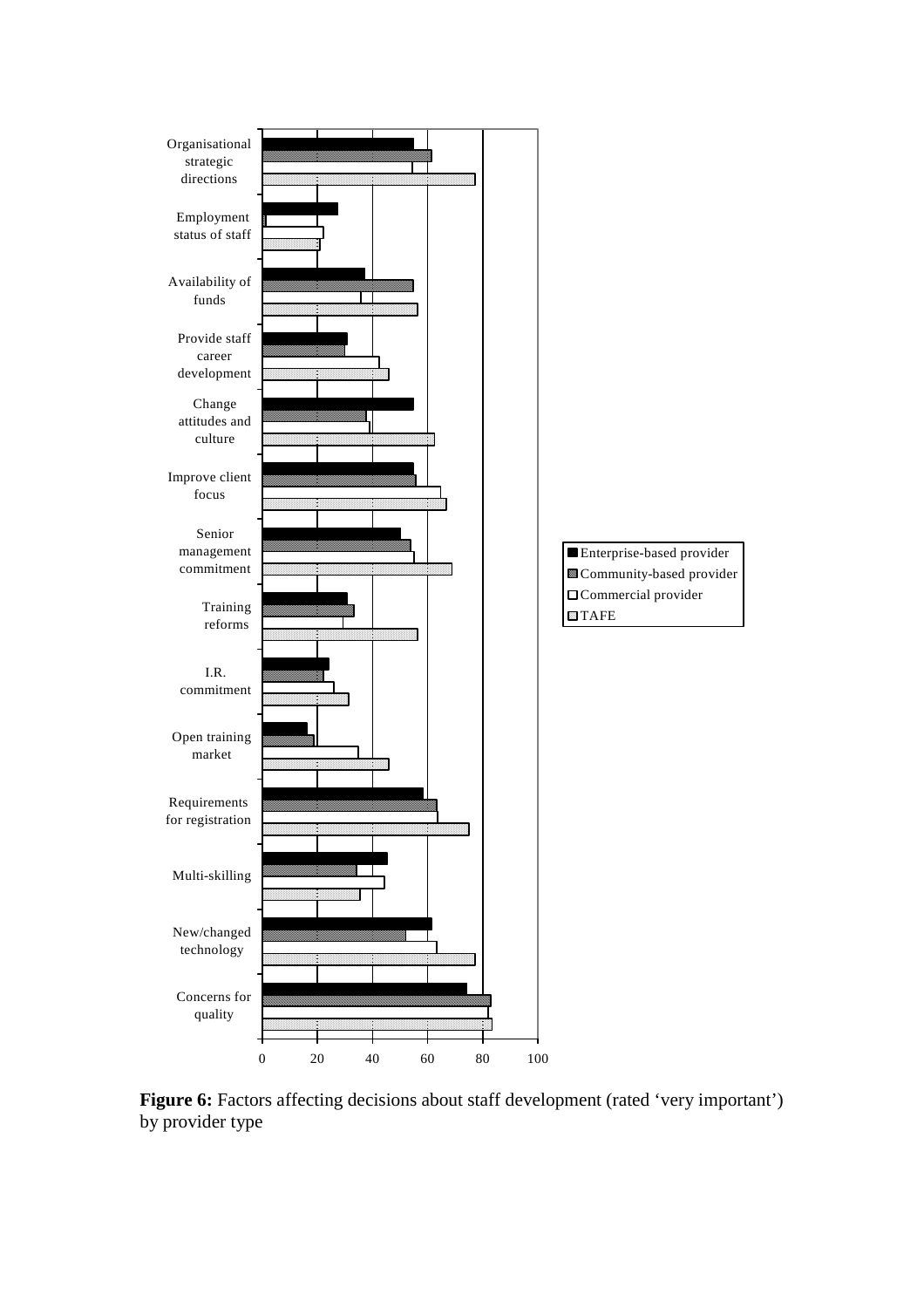# **Staff development activities undertaken by teachers and trainers**

Staff development activities in this study were divided into two main types:

- *formal qualifications* defined as courses where an award is conferred upon successful completion. They can include postgraduate and graduate qualifications (in a discipline/trade, or specific teaching qualifications) and/or workplace trainer/assessor certificates.
- *structured education and training activities* defined as work-related activities that could be initiated by the teacher or by the employer, and are designed to develop employment-related skills and competencies, but do not lead to a formal qualification. They can include workshops, lectures, tutorials, training seminars, conferences, industry release, interstate or overseas tours to observe best practice, new developments, action learning programs, flexibly delivered programs and self-directed learning packages.

# **Formal qualifications**

Seventy-six percent  $(n=299)$  of the providers require teachers/trainers to have a minimum teaching/training qualification at the time of their appointment, and 42%  $(n=167)$  require them to complete teaching/training qualifications after they have commenced employment in their organisation. There was a statistically significant difference in the approaches of public and private providers in their patterns of recruitment. While only 54% of TAFE institutions required a minimum teaching/training qualification at the time of appointment, as many as 81% of commercial, 79% of community and 73% of enterprise-based providers required this  $(X^2 = 16.04, df = 3, p = .001)$ . Conversely, the equivalent percentages of providers requiring these qualifications to be completed after appointment were 69% for TAFE, and 41%, 33% and 44% for the three types of private provider  $(X^2 = 17.81, df = 3, p =$ .000).

The teachers and trainers were asked to provide details of the formal qualifications they held and when they had completed them. Respondents could provide details on up to five qualifications. These data are reported in Table 2.

There were several marked and revealing differences between private and public teachers/trainers in the type of formal qualifications they had completed. TAFE staff had focused more than private staff on trade/technician certificates (17% cf 6%), and on various levels of teaching awards (89% cf 58%), especially postgraduate teaching qualifications. On the other hand, staff in private RTOs had concentrated more than TAFE staff on non-teaching postgraduate qualifications (25% cf 15%) and workplace assessor/training awards (62% cf 43%), especially the Certificate IV in Workplace Training.

One significant trend to emerge is that a large number of qualifications held by teachers and trainers prior to their employment in the VET sector relate to their discipline area (that is, non-teaching qualifications). Once employed, a large number of teachers/trainers gain qualifications which further develop their teaching/training skills. However, teachers/ trainers working in private RTOs were more likely to have a teaching/training qualification prior to employment (57%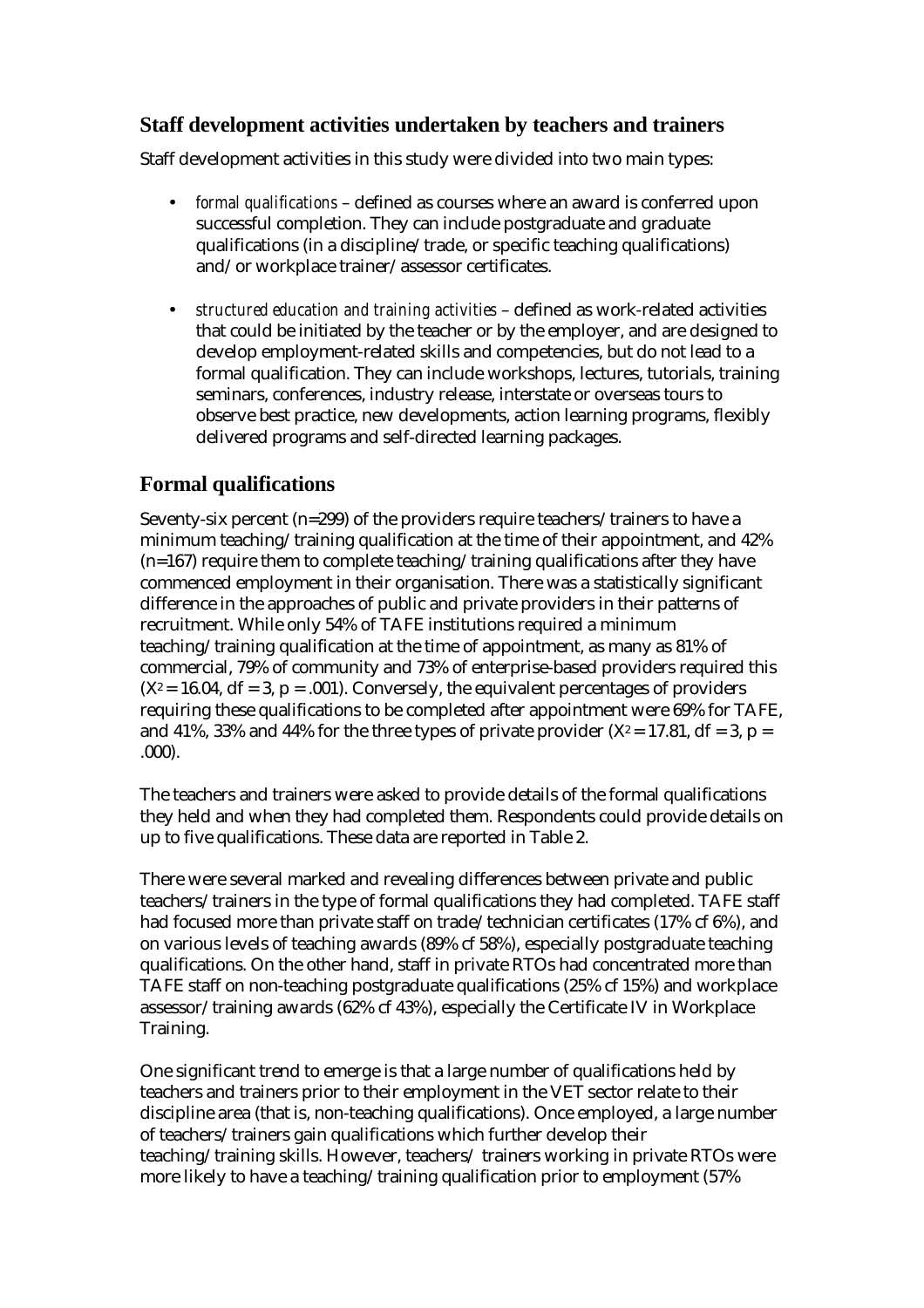compared with 43%). This is in keeping with the trend noted above from the RTO data, in relation to the requirements of private RTOs for their newly appointed teachers/trainers already to have teaching/training qualifications prior to appointment.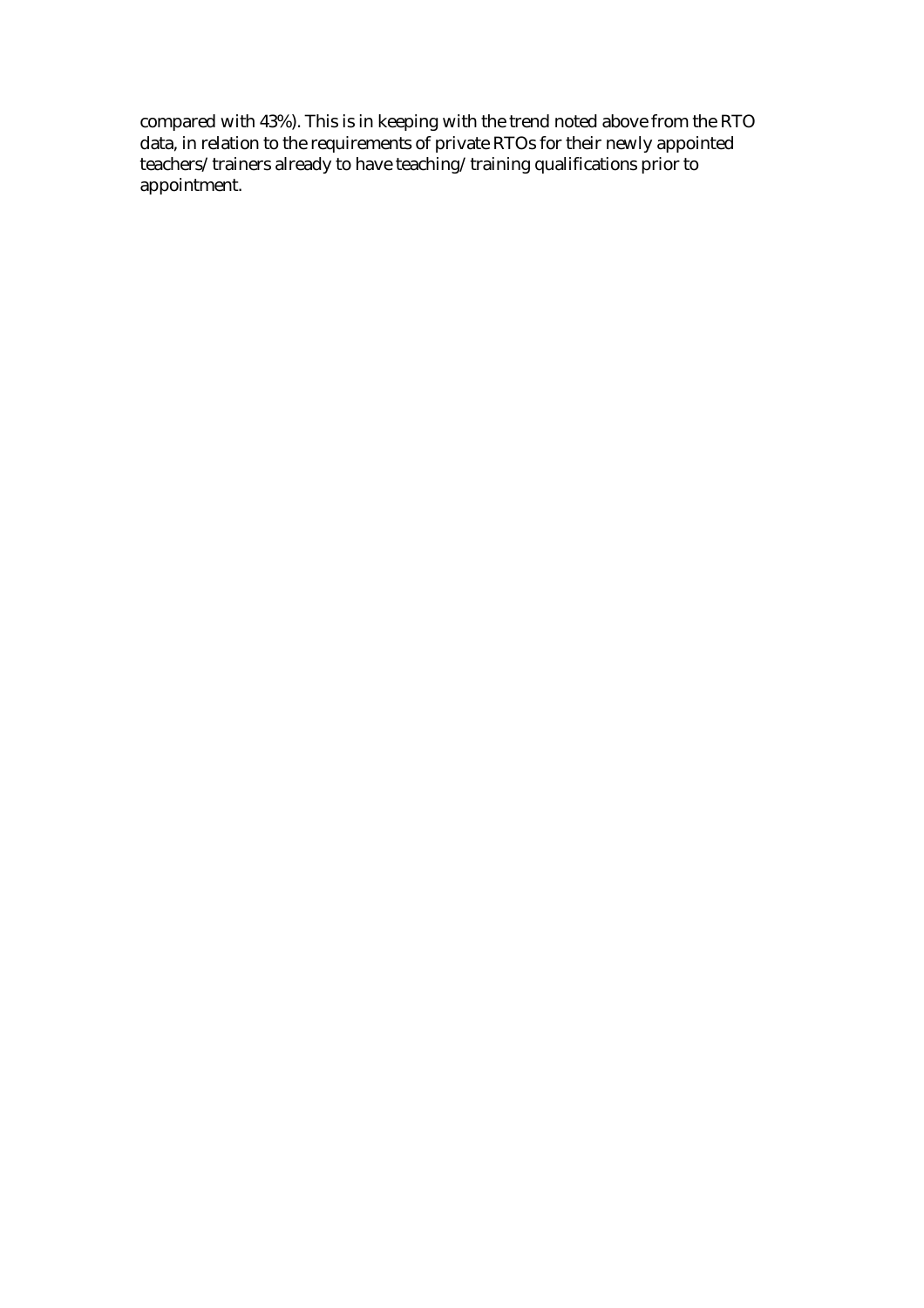**Table 2:** Formal qualifications acquired before and after employment, by type of RTO

| Qualification                | <b>Employed in public RTO</b><br>$(n = 362*)$ |                          |                          | <b>Employed in private RTO</b><br>$(n = 297*)$ |                          |                  |                  |                         |
|------------------------------|-----------------------------------------------|--------------------------|--------------------------|------------------------------------------------|--------------------------|------------------|------------------|-------------------------|
|                              | <b>Acquired</b>                               |                          | <b>Acquired</b>          |                                                | <b>Acquired</b>          |                  | <b>Acquired</b>  |                         |
|                              | <b>before</b>                                 |                          | after                    |                                                | before                   |                  | after            |                         |
|                              | N                                             | %                        | N                        | %                                              | N                        | %                | N                | %                       |
| Certificate (other**)        | 65                                            | 18                       | 32                       | 9                                              | 39                       | 13               | 29               | 10                      |
| Advanced certificate         | 8                                             | $\boldsymbol{2}$         | 8                        | $\boldsymbol{2}$                               | $\overline{5}$           | $\boldsymbol{2}$ |                  |                         |
| Trade                        | 57                                            | 16                       | $\overline{2}$           | $\mathbf{1}$                                   | 15                       | $\overline{5}$   | $\overline{2}$   | $\mathbf{1}$            |
| Technician                   | $\mathbf{1}$                                  | $\overline{\phantom{0}}$ | $\overline{\phantom{a}}$ |                                                | $\overline{\phantom{a}}$ |                  |                  |                         |
| Diploma (other)              | 44                                            | 12                       | 11                       | 3                                              | 41                       | 14               | 13               | $\overline{\mathbf{4}}$ |
| Associate diploma            | 20                                            | $6\phantom{1}$           | $\overline{\mathbf{4}}$  | $\mathbf{1}$                                   | 13                       | 4                | 3                | $\mathbf{1}$            |
| Advanced diploma             | $\boldsymbol{4}$                              | $\mathbf{1}$             | $\mathbf{1}$             |                                                | 3                        | $\mathbf{1}$     | $\boldsymbol{2}$ | $\mathbf{1}$            |
| <b>Bachelors degree</b>      | 133                                           | 37                       | 18                       | $\overline{5}$                                 | 112                      | 38               | 9                | 3                       |
| (other**)                    |                                               |                          |                          |                                                |                          |                  |                  |                         |
| Postgraduate                 | 23                                            | $6\phantom{1}$           | 30                       | 8                                              | 42                       | 14               | 29               | 10                      |
| qualifications               |                                               |                          |                          |                                                |                          |                  |                  |                         |
| (other**)                    |                                               |                          |                          |                                                |                          |                  |                  |                         |
| Workplace assessor           | $\overline{\mathbf{4}}$                       | $\mathbf{1}$             | 33                       | 9                                              | 8                        | 3                | 31               | 10                      |
| certificate                  |                                               |                          |                          |                                                |                          |                  |                  |                         |
| Workplace trainer            | $\overline{\mathbf{4}}$                       | $\mathbf{1}$             | 11                       | 3                                              | 10                       | 3                | 12               | $\overline{\mathbf{4}}$ |
| Category 1                   |                                               |                          |                          |                                                |                          |                  |                  |                         |
| Certificate IV in            | 15                                            | $\boldsymbol{4}$         | 87                       | 24                                             | 36                       | 12               | 85               | 29                      |
| <b>Workplace Training</b>    |                                               |                          |                          |                                                |                          |                  |                  |                         |
| <b>Bachelors degree</b>      | $\overline{\mathbf{4}}$                       | $\mathbf{1}$             | 24                       | $\overline{7}$                                 | $\overline{\mathbf{4}}$  | $\mathbf{1}$     | $\tau$           | $\overline{2}$          |
| (teaching, adult/            |                                               |                          |                          |                                                |                          |                  |                  |                         |
| vocational education)        |                                               |                          |                          |                                                |                          |                  |                  |                         |
| <b>Bachelor of Education</b> | 28                                            | 8                        | 31                       | 9                                              | 33                       | 11               | 16               | $\overline{5}$          |
| Teaching diploma             | 30                                            | 8                        | 43                       | 12                                             | 36                       | 12               | 13               | $\overline{\mathbf{4}}$ |
| Diploma of Education         | 36                                            | 10                       | 16                       | $\overline{\mathbf{4}}$                        | 19                       | $6\phantom{1}6$  | 3                | 1                       |
| Postgraduate                 | 26                                            | $\tau$                   | 64                       | 18                                             | 16                       | $\overline{5}$   | 13               | $\boldsymbol{4}$        |
| qualification                |                                               |                          |                          |                                                |                          |                  |                  |                         |
| (teaching, adult/            |                                               |                          |                          |                                                |                          |                  |                  |                         |
| vocational education)        |                                               |                          |                          |                                                |                          |                  |                  |                         |
| Teaching certificate         | 9                                             | 3                        | 8                        | $\boldsymbol{2}$                               | $\overline{7}$           | $\overline{2}$   | $\overline{2}$   | $\mathbf{1}$            |
| Other formal                 | 66                                            | 18                       | 67                       | 19                                             | 82                       | 28               | 65               | 22                      |
| qualifications               |                                               |                          |                          |                                                |                          |                  |                  |                         |

**Notes**: Respondents could give more than one answer. 'Other' means not in teaching or education.

# **Formal qualifications currently being undertaken**

One-third of the teachers and trainers were currently undertaking studies for formal qualifications at the time of the survey (including 17 teachers who were studying for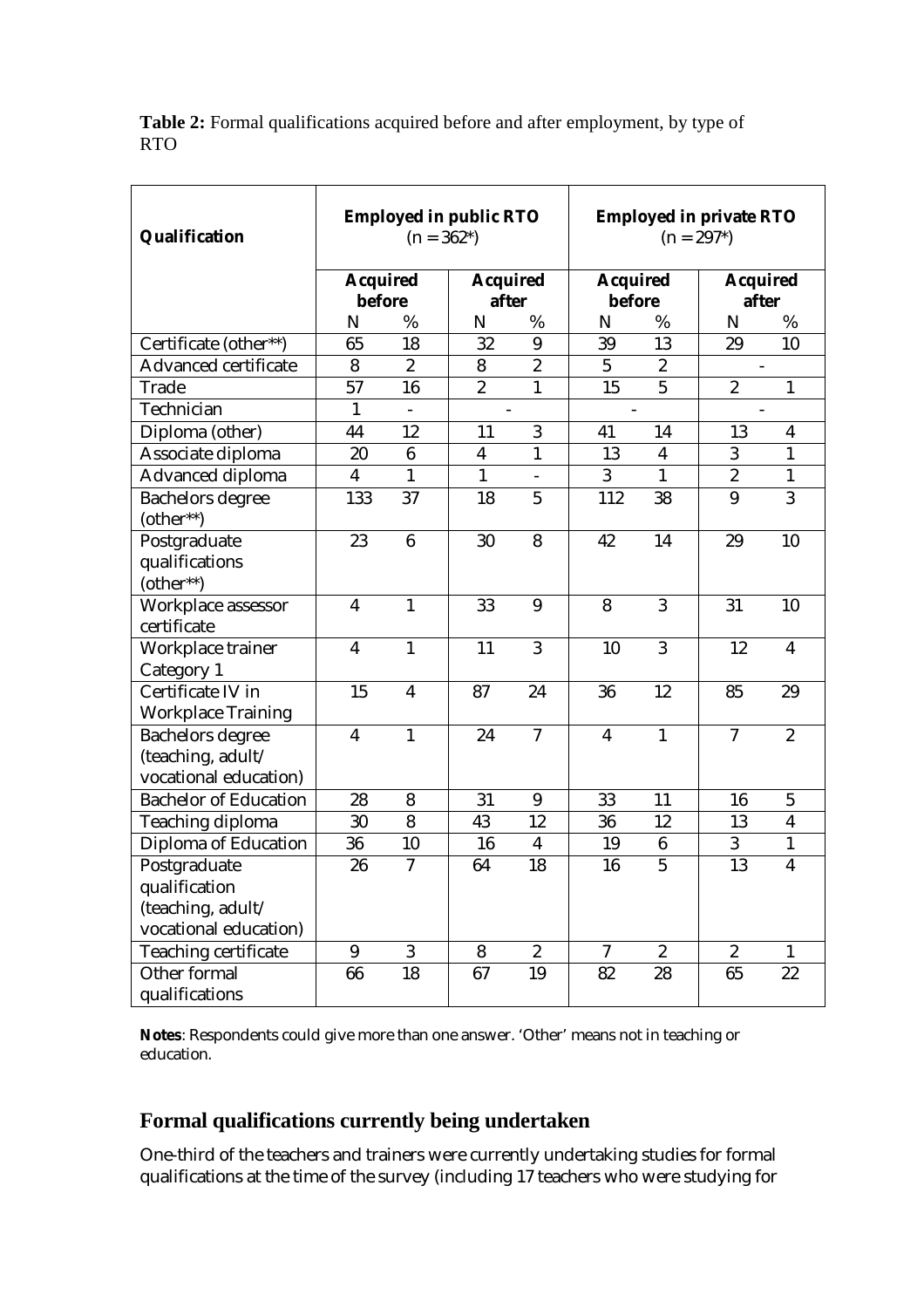two formal qualifications at the same time). Thirty-four percent of the TAFE staff and 29% of the staff in private RTOs were currently studying. By employment mode, 100 (28%) of the permanent staff, 71 (45%) of the contract staff and 40 (30%) of the casual staff were in the process of completing formal qualifications at the time of the survey.

There is virtually no difference between public and private teachers/trainers in terms of reasons for completing formal qualifications. There were only two reasons where the ranking differed and, in these cases, the difference was only by one position. The top four reasons were identically ranked:

- to assist long-term career prospects
- to acquire qualifications
- to enhance qualifications already achieved
- to update industry knowledge and skills.

## **Structured education and training activities**

The study inquired from teachers and trainers what structured education and training activities (across a range of designated topics) they had undertaken in the last twelve months while employed in their RTO (they could give more than one response). Only 10% (n=71) of teachers/trainers reported that they had undertaken no such activities in the past year: these were evenly divided between public (36 teachers/trainers) and private providers (35 teachers/trainers).

|                                           | <b>Public sector</b> |                  | <b>Private sector</b> |                  |  |
|-------------------------------------------|----------------------|------------------|-----------------------|------------------|--|
|                                           | Frequency            | %<br>$(n = 373)$ | Frequency             | %<br>$(n = 304)$ |  |
| Leadership and management<br>skills       | 86                   | 23.1             | 98                    | 32.2             |  |
| <b>Industry liaison</b>                   | 99                   | 26.5             | 63                    | 20.7             |  |
| Project management                        | 48                   | 12.9             | 43                    | 14.1             |  |
| <b>Quality assurance</b>                  | 79                   | 21.2             | 60                    | 19.7             |  |
| Computing/IT                              | 146                  | 39.1             | 113                   | 37.2             |  |
| Interpersonal skills, team work           | 90                   | 24.1             | 75                    | 24.7             |  |
| <b>Research skills</b>                    | 34                   | 9.0              | 28                    | 9.2              |  |
| OH&S                                      | 116                  | 31.1             | 79                    | 26.0             |  |
| <b>Training Packages</b>                  | 166                  | 44.5             | 132                   | 43.4             |  |
| <b>User Choice</b>                        | 45                   | 12.1             | 50                    | 16.4             |  |
| <b>New Apprenticeships</b>                | 52                   | 13.9             | 41                    | 13.5             |  |
| Updating teaching/training<br>skills      | 86                   | 23.0             | 75                    | 24.7             |  |
| Updating discipline/field of<br>knowledge | 127                  | 34.0             | 73                    | 24.0             |  |
| Assessment                                | 82                   | 22.0             | 89                    | 29.3             |  |

**Table 3:** Number of teachers/trainers who have undertaken staff development covering the designated topics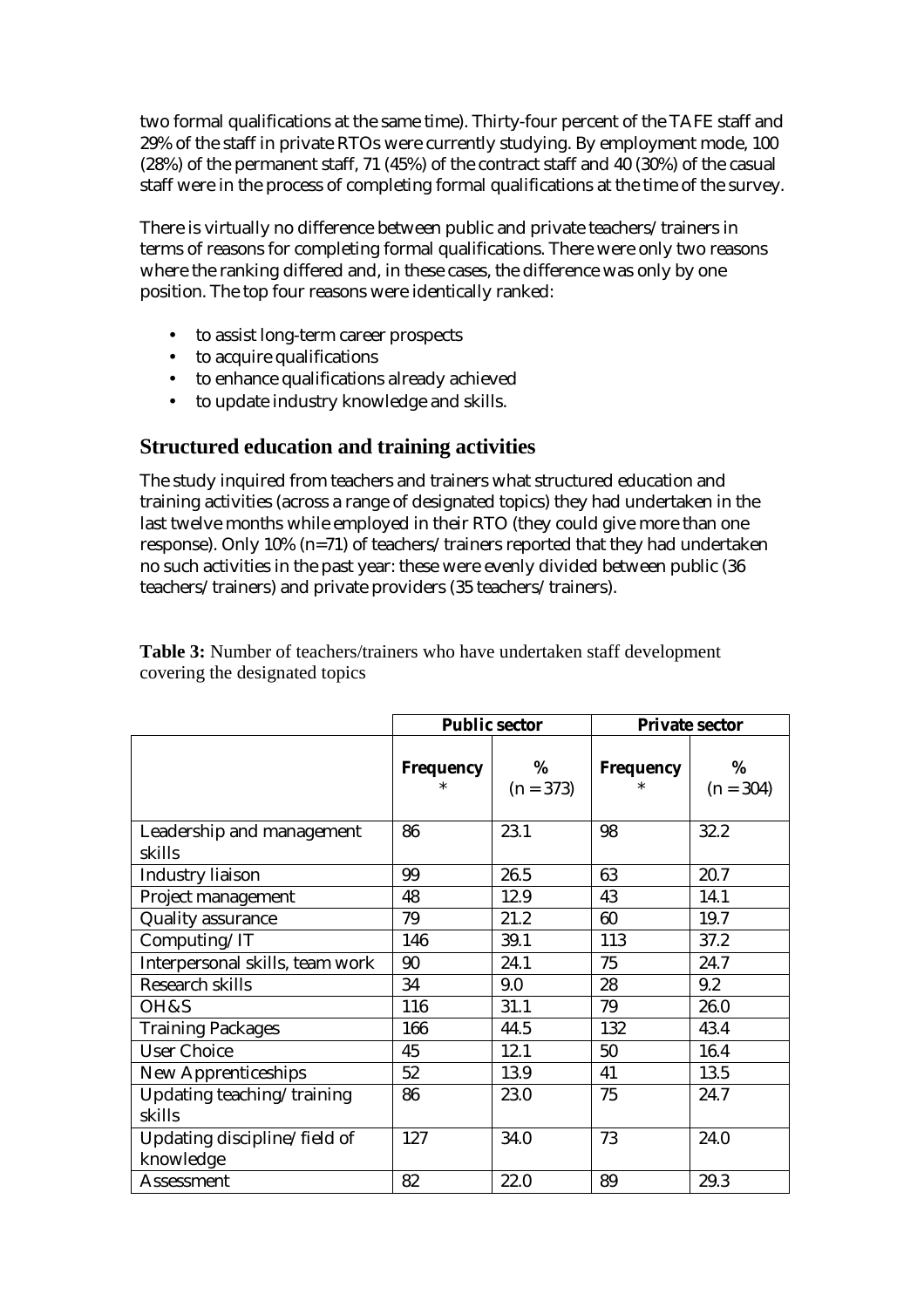|  | $\sim$<br>ົ<br>₩h.<br>ıreas<br>$\sim$ $\sim$<br>. .<br>π⊷<br>u.<br>uw<br>. . | -<br>10.U | ~ - | v.v |  |
|--|------------------------------------------------------------------------------|-----------|-----|-----|--|
|--|------------------------------------------------------------------------------|-----------|-----|-----|--|

**Note**: Respondents could give more than one answer.

Table 3 indicates that by far the most common types of staff development activities (albeit for less than half of all respondents) for teaching/training staff in both public and private providers were in the areas of Training Packages and computing/IT. Beyond these topics, these data then reveal some important differences in foci. Just over one third of teachers/ trainers in public RTOs undertook staff development activities relating to updating their discipline/field of knowledge compared with just under one quarter of teachers/trainers in private RTOs. Whist updating teaching skills was undertaken by comparatively similar proportions of staff from both types of RTO, more staff from public sector organisations undertook staff development in occupational health and safety and industry liaison. Assessment was a focus for 29% of staff development activities for teachers/trainers in the private sector compared with only 22% in the public sector. This difference in interest in training and development related to assessment could be viewed as somewhat surprising, given that assessment has been a core component of the competency-based training system within VET for over ten years. It may, however, reflect the re-emergence of assessment as an issue in relation to the implementation of Training Packages or the interest of private providers in providing 'assessment only' services to clients. The relatively low frequencies for staff development in New Apprenticeships and User Choice for all types of provider may reflect the fact that these policy areas have been under implementation for a period of time or that they are not so relevant to the teachers in this sample. The relatively low frequencies of staff development relating to research skills are also of note.

The reasons for undertaking structured staff development activities centred on updating discipline/field, keeping up with the current job and updating teaching/training skills (Table 4). The high ranking of updating discipline/field knowledge by teachers/trainers in private RTOs stands in contrast to the reported areas in which they undertook their staff development activities (Table 3). This may be accounted for, in part, by the fact that a larger proportion of teachers from private training providers taught in computing-related fields and therefore staff development in IT/computing addressed their 'field of knowledge'. Across both types of provider, staff development activity was not clearly being used primarily for the purposes of short-term promotion and long-term career advancement, nor even for job satisfaction (particularly for private RTO teachers/trainers).

| <b>Reason</b>                              | <b>Public RTOs</b> | <b>Private RTOs</b> |
|--------------------------------------------|--------------------|---------------------|
|                                            | Ranking            | Ranking             |
| Enhance qualifications already<br>received | Ranked 5           | Ranked 4            |
| Keep up with current job                   | Ranked 1           | Ranked 2            |

**Table 4:** Reasons for undertaking structured staff development by type of RTO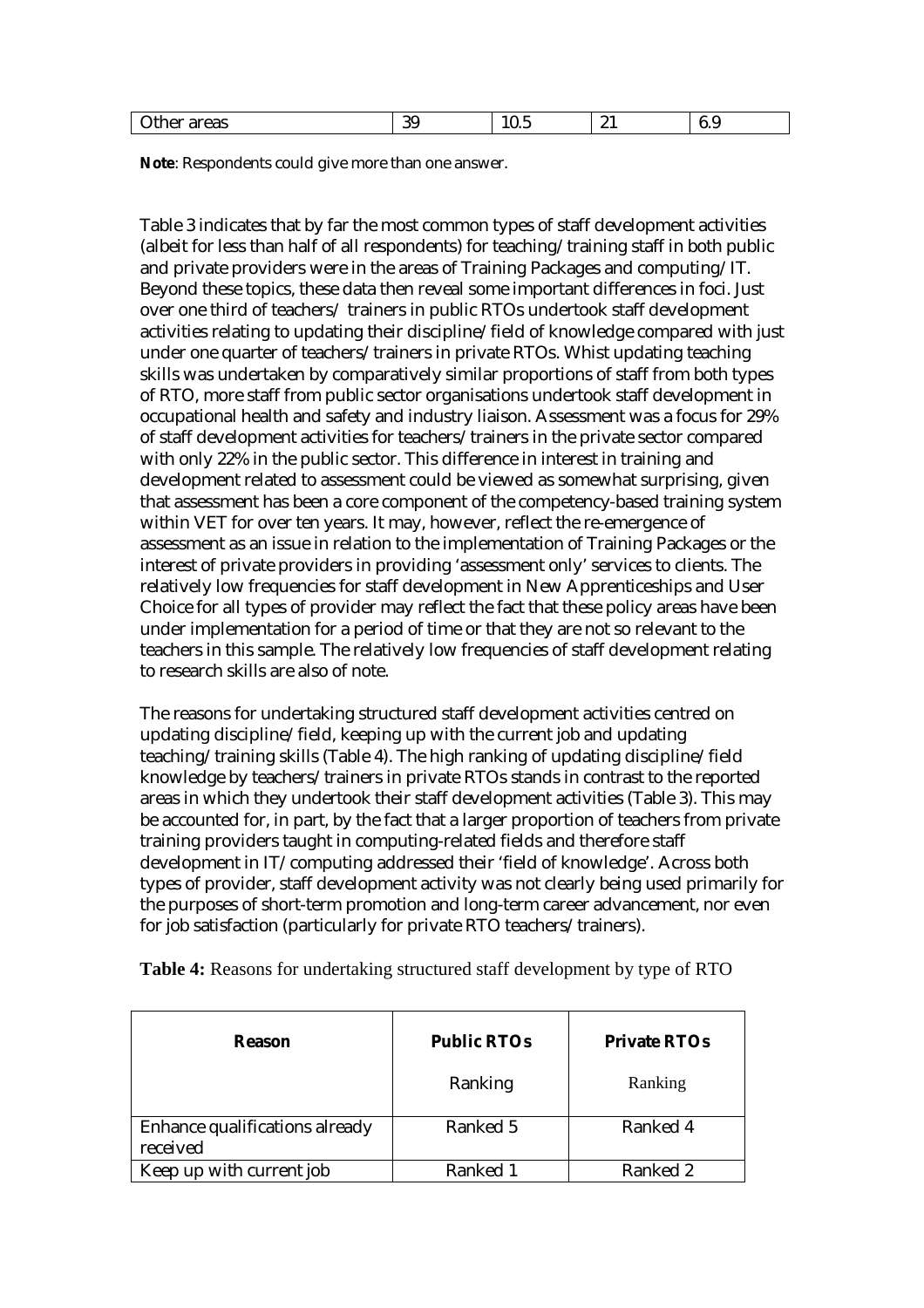| Required by employer            | Ranked 6 | Ranked 5 |
|---------------------------------|----------|----------|
| Update discipline/field         | Ranked 2 | Ranked 1 |
| knowledge/skills                |          |          |
| Increase job satisfaction       | Ranked 4 | Ranked 6 |
| Get promotion in the short term | Ranked 8 | Ranked 8 |
| Assist long-term career         | Ranked 7 | Ranked 7 |
| prospects                       |          |          |
| Update teaching/training skills | Ranked 3 | Ranked 3 |

## **Factors preventing teachers/trainers from undertaking staff**

### **development**

Teachers and trainers were asked to choose from a number of factors that they believed prevented them from undertaking formal qualifications or attending education and training activities in the last twelve months (Table 5).

The most often cited barriers preventing teachers and trainers from undertaking both formal qualifications and structured staff development activities were exactly the same regardless of the type of RTO. Pressure from work and difficulties with the location and timing of staff development opportunities were clearly significant barriers. The perception that both public and private RTOs do not have enough funds for structured staff development activities was also cited as a significant barrier – most notably by more teachers/trainers employed in public RTOs. Barriers relating to the funding of study for formal qualifications and family commitments were significant barriers for teachers and trainers regardless of their employer.

The need to take off time without pay to attend staff development activities of any type appears to be a more significant barrier for teachers/trainers in private RTOs, whilst the issue of finding replacement teachers appears to impact on greater numbers of teachers employed in public RTOs. The perception of a lack of encouragement from employers is also a notable barrier.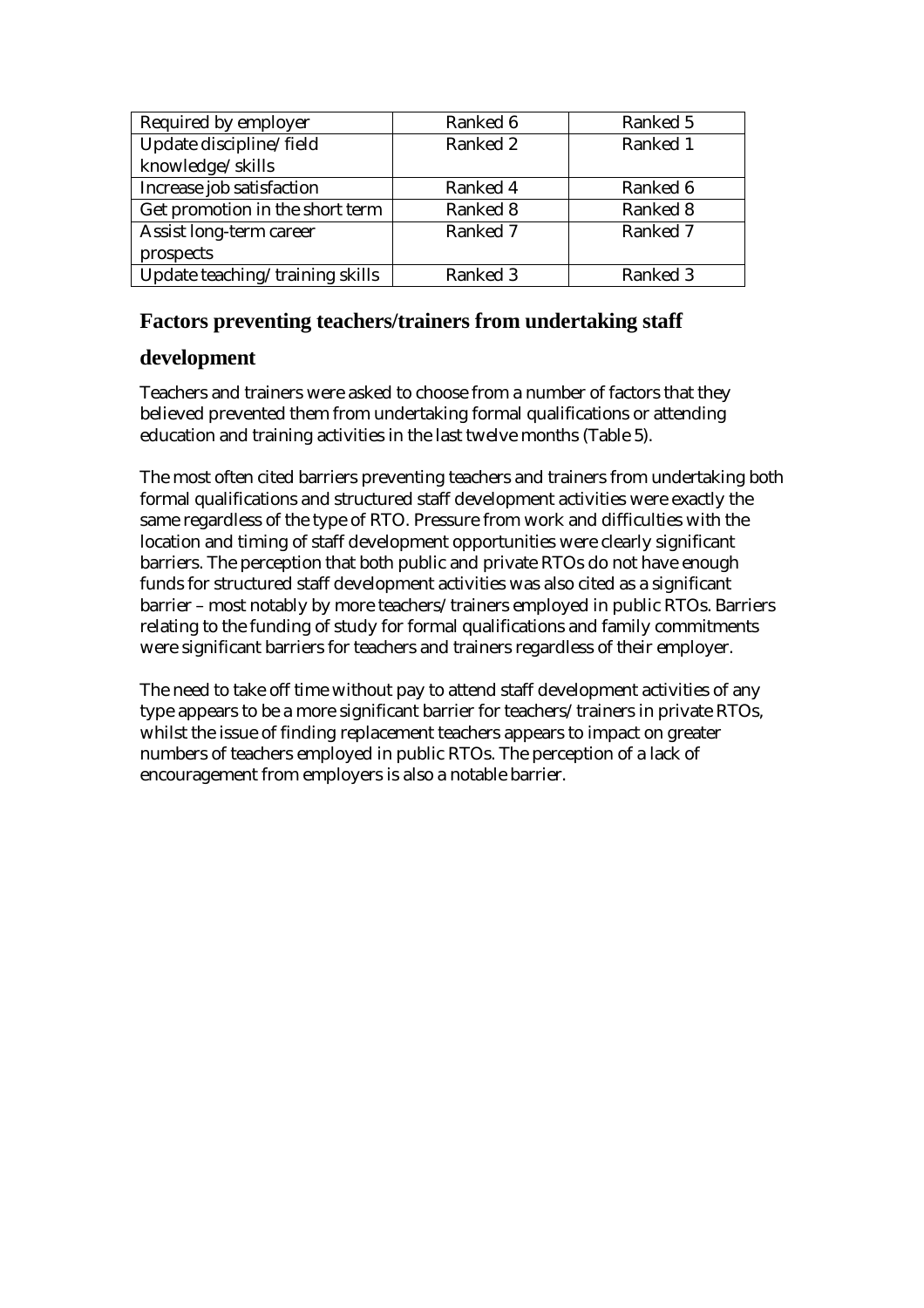**Table 5:** Factors preventing teachers / trainers undertaking staff development by type of RTO

|                                                 |                                   | <b>Structured education</b><br>and training activities | <b>Formal qualifications</b>      |                                    |  |
|-------------------------------------------------|-----------------------------------|--------------------------------------------------------|-----------------------------------|------------------------------------|--|
| <b>Factor</b>                                   | <b>Public</b><br>%<br>$(n = 373)$ | <b>Private</b><br>%<br>$(n = 304)$                     | <b>Public</b><br>%<br>$(n = 373)$ | <b>Private</b><br>%<br>$(n = 304)$ |  |
| Approval not given                              | 11.3                              | $3.6\,$                                                | 2.9                               | 4.3                                |  |
| Available places taken                          | 9.7                               | 3.6                                                    | 1.1                               | 3.6                                |  |
| No relief teachers/trainers available           | 25.7                              | 13.8                                                   | 7.2                               | 8.2                                |  |
| RTO does not have enough funds for<br><b>SD</b> | 27.3                              | 13.5                                                   | 9.9                               | 11.5                               |  |
| <b>Insufficient information</b>                 | 12.9                              | 10.2                                                   | 6.2                               | 5.3                                |  |
| Teacher/trainer - no money to spend<br>on SD    | 12.6                              | 9.2                                                    | 11.3                              | 13.8                               |  |
| Location and timing difficulties                | 38.3                              | 33.2                                                   | 18.0                              | 19.4                               |  |
| Dissatisfied with previous SD                   | 5.1                               | 3.6                                                    | 2.1                               | 1.6                                |  |
| Lack of encouragement from employers            | 15.0                              | 10.5                                                   | 10.5                              | 7.2                                |  |
| Pressure of work                                | 42.4                              | 39.9                                                   | 22.0                              | 31.6                               |  |
| <b>Family commitments</b>                       | 13.7                              | 12.5                                                   | 12.6                              | 15.8                               |  |
| Child care not available                        | 4.0                               | 3.3                                                    | 1.6                               | 2.6                                |  |
| Activities not relevant to needs                | 10.2                              | 9.5                                                    | 2.7                               | 4.3                                |  |
| Not interested                                  | 0.5                               | 1.0                                                    | 1.6                               | 1.0                                |  |
| Not eligible to attend                          | 2.4                               | 1.3                                                    | 0.8                               | 1.6                                |  |
| Negative reports of SD                          | 1.6                               | $1.6\,$                                                | $\bf{0}$                          | 1.0                                |  |
| Reluctant to take time off without pay          | 6.4                               | 9.5                                                    | 6.7                               | 10.9                               |  |
| Other reasons                                   | 0.8                               | 3.0                                                    | 2.7                               | 5.9                                |  |

**Note**: Respondents could give more than one answer.

### **Discussion and conclusions**

This paper has reported on a subset of data from a larger study examining staff development activities of VET teachers and trainers in a sample of respondents from public and private RTOs across all states and territories. It has also identified perceived barriers to participation. These findings underscore some of the similarities and differences in the approaches to staff development that are emerging in a context where the VET workforce is increasingly diversified.

The difference in approaches to what is required of teachers and trainers at the time of appointment is a significant issue. Private training providers are far more likely to recruit already qualified staff, while TAFE is more prepared to follow what has been 'traditional' practice in allowing their staff to complete their teaching/training qualifications following appointment. At this point in time, it appears that private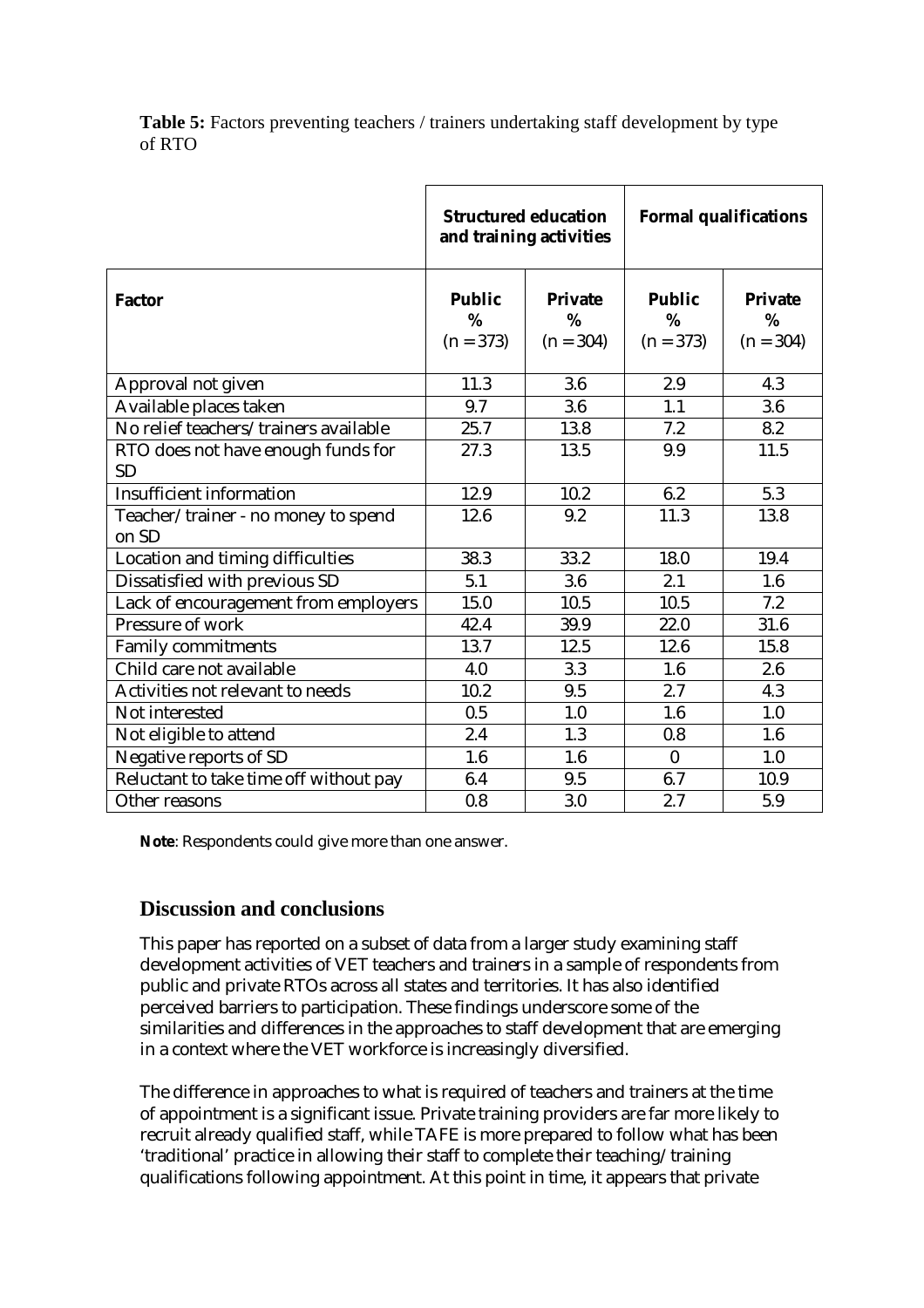training providers are able to meet their demand for qualified staff, but this may not always be the case. In the absence of people with relevant industrial experience being prepared to undertake a further qualification in the hope of perhaps obtaining work with private training providers (or a 'pool' of VET teachers and trainers who are seeking work as a result of redundancy or downsizing, etc), the issue of the most appropriate developmental pathway for the preparation of VET teachers and trainers needs to be addressed. This scenario is further complicated by evidence that supports the emergence of an increasingly differentiated VET workforce where a highly trained permanent cohort of teachers and trainers are working alongside staff with less qualifications working within carefully prescribed guidelines. Alternatively, teachers and trainers might be working collaboratively with a range of people for whom the task of training is only one part of their job (for example people working with apprentices and trainees in the workplace). Career paths could potentially either disintegrate or become highly fragmented, thus rendering the decision to make a costly investment in ongoing training and development a problematic one for many teachers and trainers.

The difference in recruitment practices between public and private VET providers also explains to a considerable extent their varying approaches to ongoing staff development. Far more TAFE institutions have specialist structures for staff development than do private training providers. This fact, coupled with an emerging trend for teachers/trainers to make a contribution to the costs of their initial and ongoing development, may result in the responsibility for training and development for teachers and trainers being unevenly shared across providers in the VET sector.

This presents an even greater dilemma in the context of evidence from this study, which suggests that factors more external to providers and their staff are most heavily impacting on decisions made by providers about staff development. The changing policy context of VET evidently has a heavy influence on the nature and extent of staff development. Staff development appears to be driven largely by the need for training organisations to comply with the requirements of various external agencies. This increases the tension between the needs of organisations in terms of outcomes from staff development activities and the needs of individual teachers and trainers in terms of their career advancement, and improved capacity to deal with the demands of work or job satisfaction.

Both VET teachers and trainers and the organisations that employ them have three choices in relation to staff development – to opt out entirely, to do the minimum, or to adapt their thinking about staff development in order to meet the demands of new environments in which they are operating. Staff development does have a role in the second of these alternatives, in that it can help survival in the same things (eg teaching techniques, package development) or bring about minor changes (eg 'awareness' of policy shifts). However, it is in the third of the above alternatives that staff development has the most significant role to play, through assisting VET teachers and trainers to work professionally.

Evidence from this study indicates that a significant quantum of staff development is occurring, and in certain areas. Some of this activity could be classified as relevant to the second alternative above. But there is also other activity that is potentially integral to the third alternative. Alongside the changing profile of the VET workforce, the role of VET teachers and trainers is also undergoing considerable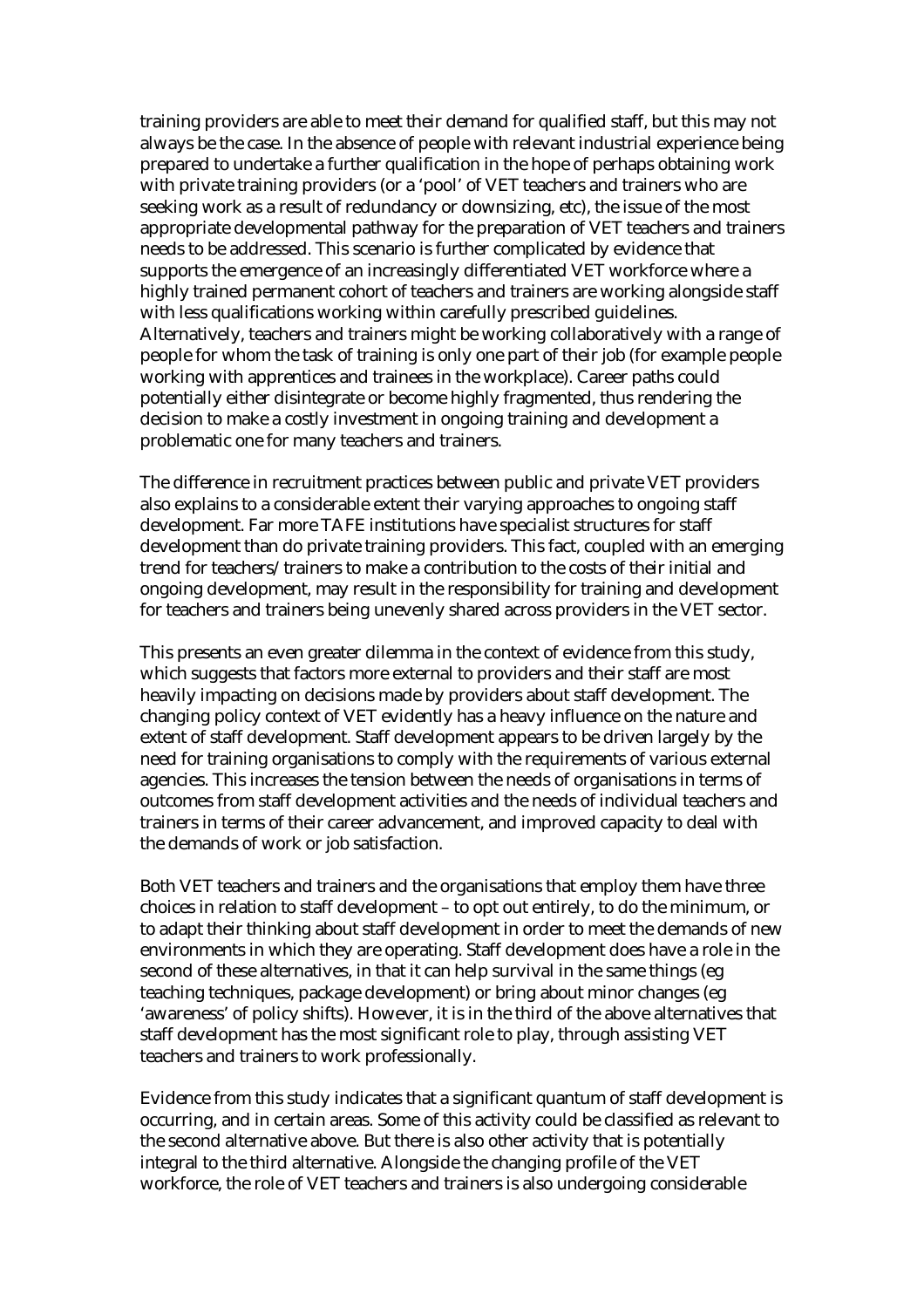rethinking. Certainly there is evidence now of an awakening interest among policymakers and researchers in the 'new VET professional'. Understanding how teachers and trainers might be able to work creatively in developing new knowledge and approaches to education and training in complex and dilemma-ridden environments - that is, to work professionally - remains the task of further research.

## **Acknowledgements**

The authors of this paper acknowledge the support of the other members of the research team in the full study: Doug Hill, Erica Smith, Ron Pearce, John Blakeley, Sarojni Choy and David Snewin.

#### **References**

Australian Committee on Technical and Further Education (1974) TAFE in Australia: report on needs in technical and further education (Kangan Report). Canberra: Australian Government Publishing Service.

Chappell C and Melville B (1995) Professional competence and the initial and continuing education of NSW TAFE teachers (part 1). Sydney: Research Centre for Vocational Education and Training, University of Technology, Sydney.

Competency Standards Body Assessor and Workplace Trainers (1994) Workplace Trainer Competency Standards. Canberra: CSB – Assessors and Workplace Trainers.

Hall W (ed) (1991) National review of TAFE teacher preparation and development. Stage 1A and 1 B: skills and competencies. Stage 2: models. Adelaide: TAFE National Centre for Research and Development.

Harris R, Simons M, Hill D, Smith E, Pearce R, Blakeley J, Choy S and Snewin D (2000) The changing role of staff development for teachers and trainers in VET. Adelaide: National Centre for Vocational Education Research.

Hoban G (1997) Opportunities for knowledge building in professional development models. In R King, D Hill and J Retallick (eds) Exploring professional development in education. Katoomba: Social Science Press.

Lepani B (1995) Vocational education and training 2005: a discussion paper on the roles and competencies of the VET teacher in the year 2005. Sydney: University of Sydney Engineering Faculty.

Mathers R (1997) Trends in employment, skill and qualification requirements of training staff. In Australian National Training Authority (ed) Research reports into professional development. Brisbane: Australian National Training Authority.

NAWTB (1999) Training Package for Assessment and Workplace Training. Melbourne: Australian National Training Authority.